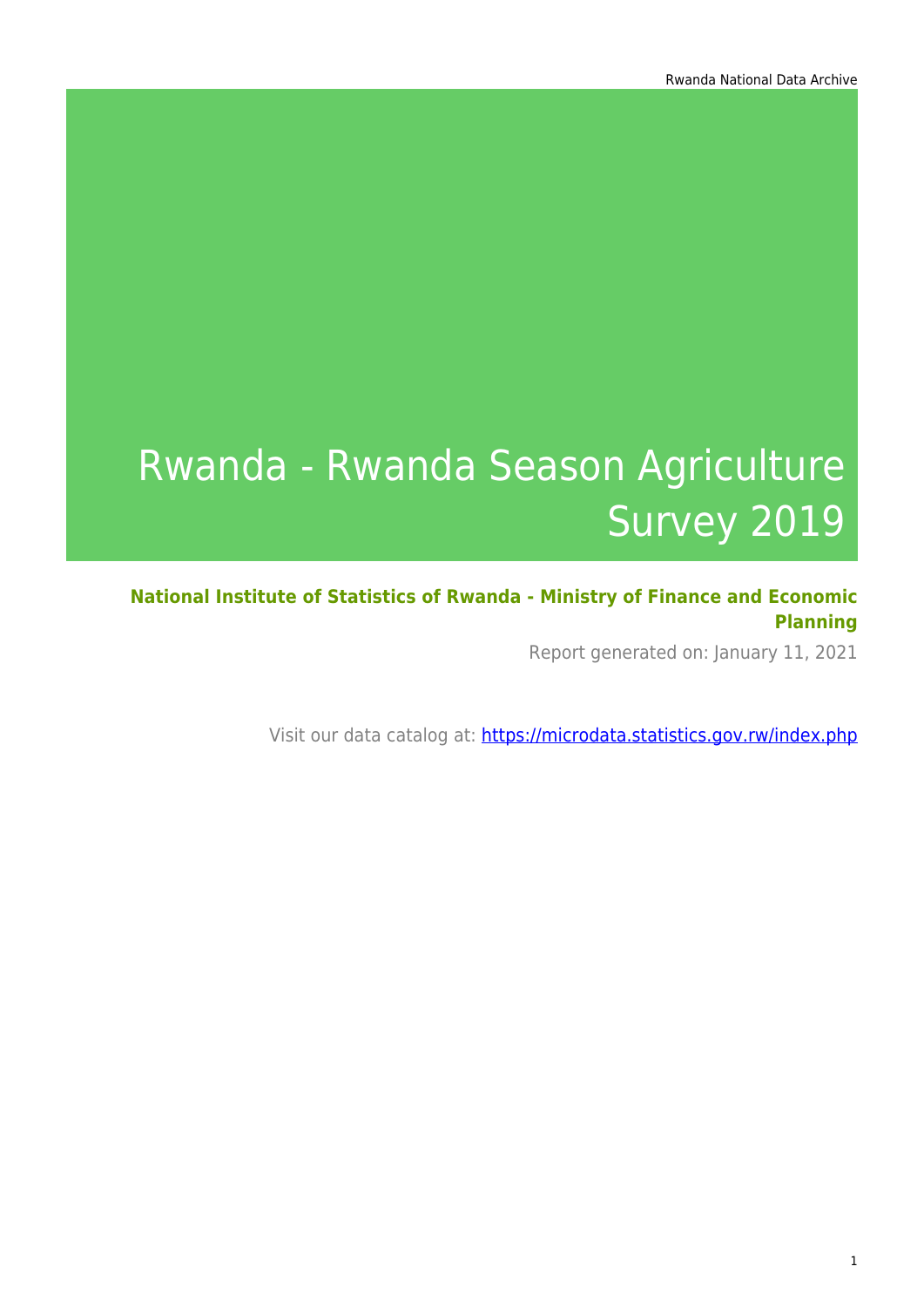### **Overview**

### **Identification**

ID NUMBER RWA-NISR-SAS-2019-v0.1

### **Version**

VERSION DESCRIPTION Edited, anonymous dataset for public use

PRODUCTION DATE 2019-12-01

### **Overview**

#### **ABSTRACT**

The main objective of the Seasonal Agricultural Survey is to provide timely, accurate, reliable and comprehensive agricultural statistics that describe the structure of agriculture in Rwanda mainly in terms of land use, crop area, yield and crop production to monitor current agricultural and food supply conditions and to facilitate evidence-based decision making for the development of the agricultural sector.

In this regard, the National Institute of Statistics of Rwanda conducted the Seasonal Agriculture Survey (SAS) from September 2018 to august 2019 to gather up-to-date information for monitoring progress on agriculture programs and policies. This 2019 SAS covered Main agricultural seasons are Season A (which starts from September to February of the following year) and Season B (which starts from March to June). Season C is the small agricultural season mainly for vegetables and sweet potato grown in swamps and Irish potato grown in volcanic agro-ecological zone and provides data on farm characteristics (area, yield and production), agricultural practices, agricultural inputs and use of crop production

KIND OF DATA Sample survey data [ssd]

#### UNITS OF ANALYSIS

This seasonal agriculture survey focused on the following units of analysis: Small scale agricultural farms and large scale farms

#### **Scope**

#### NOTES

The scope of 2019 Seasonal Agriculture Survey concerned farm characteristics (Area, yield, production; use of production, agricultural practices; agriculture inputs and land tenure).

#### **Coverage**

GEOGRAPHIC COVERAGE National coverage allowing district-level estimation of key indicators

#### UNIVERSE The SAS 2019 targeted potential agricultural land and large scale farmers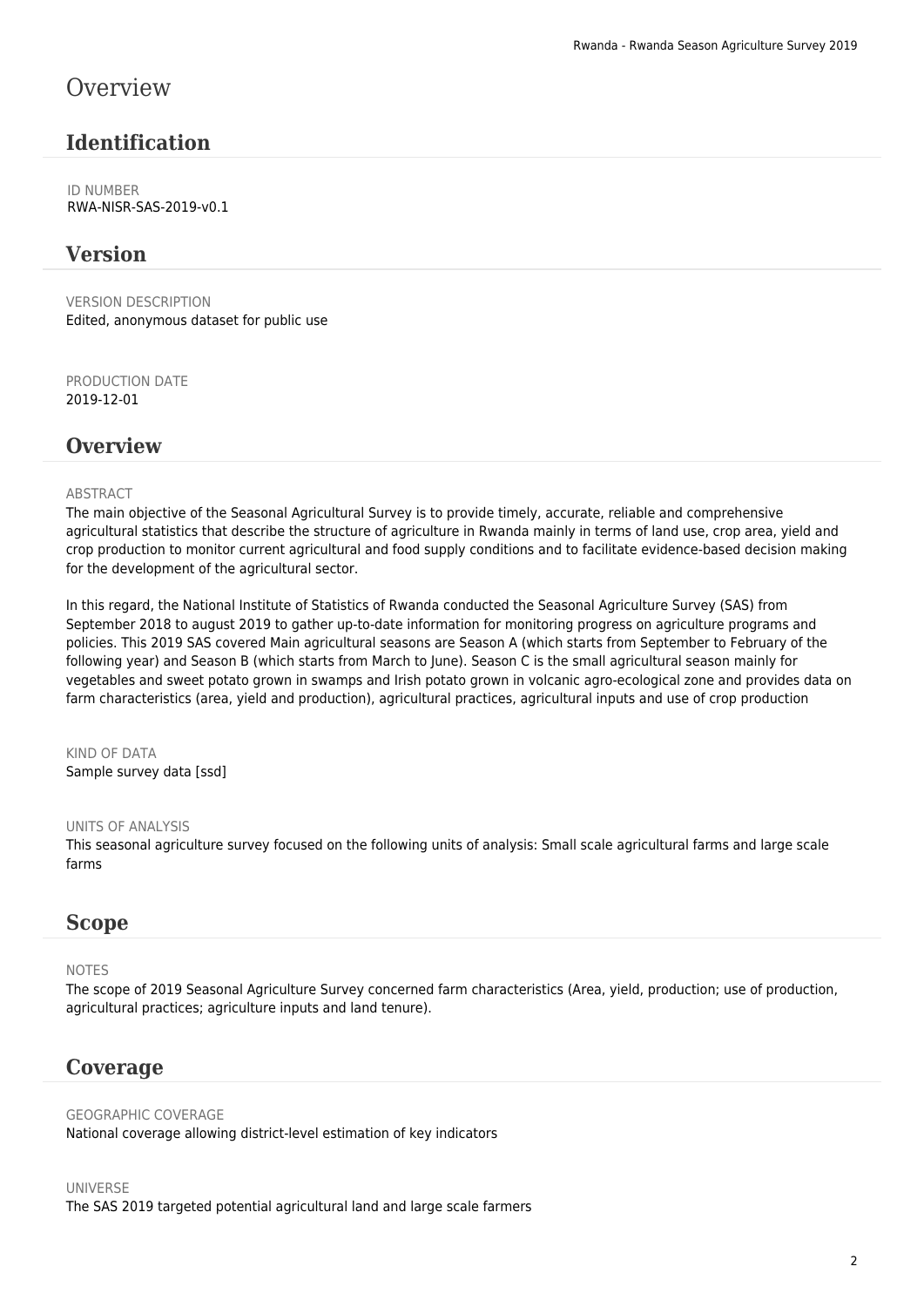### **Producers and Sponsors**

PRIMARY INVESTIGATOR(S)

| Name                                       | <b>Affiliation</b>                        |
|--------------------------------------------|-------------------------------------------|
| National Institute of Statistics of Rwanda | Ministry of Finance and Economic Planning |

OTHER PRODUCER(S)

| <b>Name</b>                                  | <b>Affiliation</b>                                               | Role              |
|----------------------------------------------|------------------------------------------------------------------|-------------------|
| Ministry of Agriculture and Animal Resources | Government of Rwanda                                             | Technical partner |
| Rwanda Agricultural Board                    | Ministry of Agriculture and Animal Resources   Technical partner |                   |

#### FUNDING

| <b>Name</b>            | <b>Abbreviation</b> | Role   |
|------------------------|---------------------|--------|
| ' Government of Rwanda | GoR                 | Funder |

### **Metadata Production**

METADATA PRODUCED BY

| Name                                          | <b>Abbreviation Affiliation</b> |                                              | Role                       |
|-----------------------------------------------|---------------------------------|----------------------------------------------|----------------------------|
| National Institute of Statistics of<br>Rwanda | <b>NISR</b>                     | Ministry of Finance and Economic<br>Planning | Documentation of the Study |

DATE OF METADATA PRODUCTION 2020-10-28

DDI DOCUMENT VERSION Version 0.1 Edited anonymized dataset for public use

DDI DOCUMENT ID RWA-NISR-SAS-2019-v0.1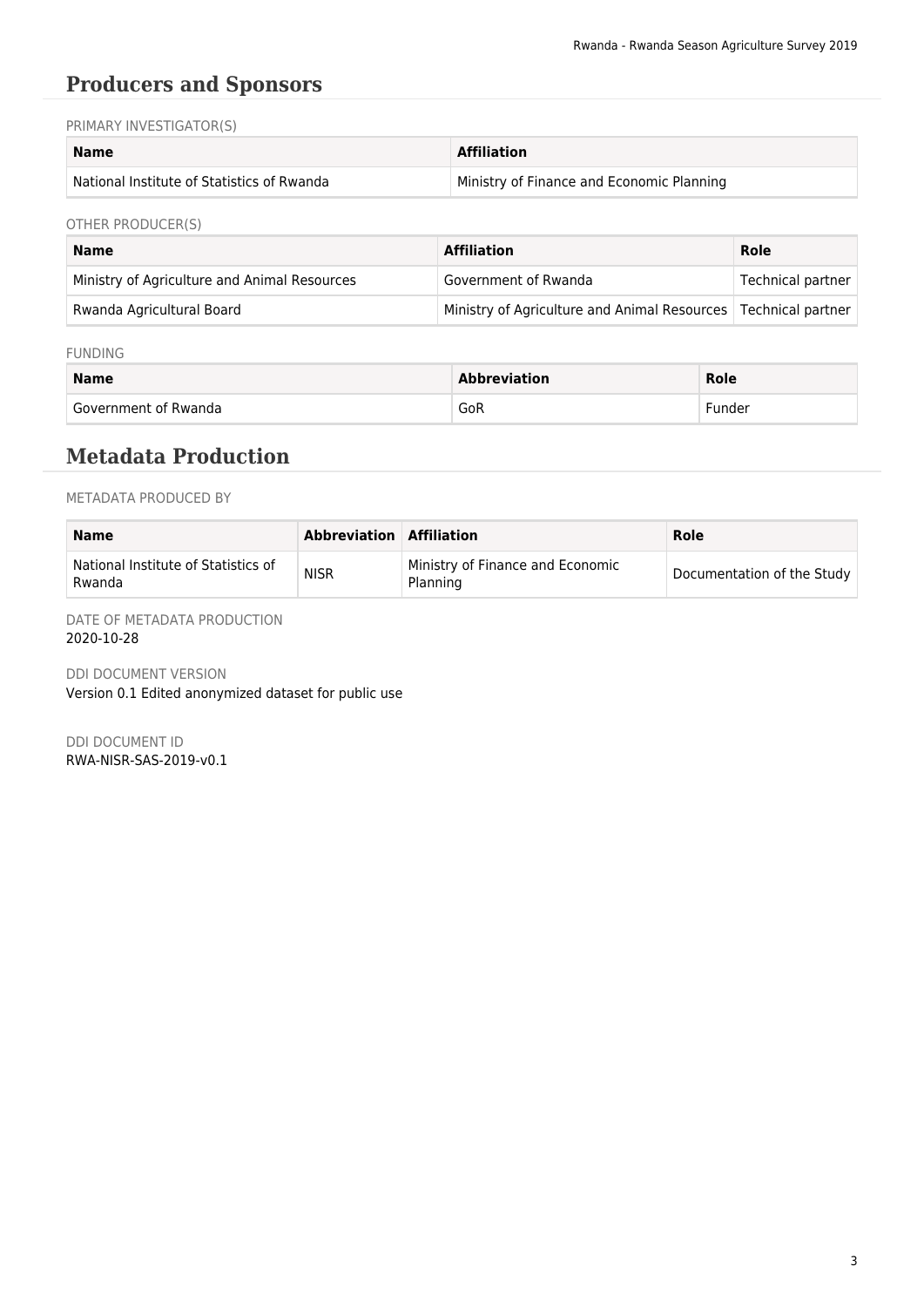### **Sampling Procedure**

Out of 10 strata, only 4 are considered to represent the country land potential for agriculture, and they cover the total area of 1,787,571.2 hectares (ha). Those strata are: 1.0 (tea plantations), 1.1 (intensive agriculture land on hillsides), 2.0 (intensive agriculture land in marshlands) and 3.0 (rangelands). The remainder of land use strata represents all the non-agricultural land in Rwanda. Stratum 1.0, which represents tea plantations, is assumed to be well monitored through administrative records by the National Agriculture Export Board (NAEB), an institution whose main mission is to promote the agriculture export commodities.

Thus, SAS is conducted on 3 strata (1.1; 2.0 & 3.0) to cover other major crops. Within district, the agriculture strata (1.1, 2.0 & 3.0) were divided into larger sampling units called first-step or primary sampling units (PSUs) (as shown in Figure 2). Strata 1.1 and 2.0 were divided into PSUs of around 100 ha while stratum 3.0 was divided into PSUs of around 500 ha. After sample size determination, a sample of PSUs was done by systematic sampling method with probability proportional to size, then a given number of PSUs to be selected for each stratum, was assigned in every district. In 2019, the 2018 SAS sample of 780 segments has been kept the same for SAS 2019 in Season A and B.

At first stage, 780 PSUs sampled countrywide were proportionally allocated in different levels of stratification (Hill side, marshland and rangeland strata) for 30 districts of Rwanda, to allow publication of results at district level. Sampled PSUs in each stratum were systematically selected from the frame with probability of selection proportional to the size of the PSU.

At the second stage 780 sampled PSUs were divided into secondary sampling units (SSUs) also called segments. Each segment is estimated to be around 10 ha for strata 1.1 and 2.0 and 50 ha for stratum 3.0 (as shown in Figure 3). For each PSU, only one SSU is selected by random sampling method without replacement. This is why for 2019 5 SAS season A and B, the same number of 780 SSUs was selected. In addition to this, a list frame of large-scale farmers (LSF), with at least 10 hectares of agricultural holdings, was done to complement the area frame just to cover crops mostly grown by large scale farmers and that cannot be easily covered in area frame

At the last sampling stage, in strata 1.1 and 2.0 each segment of an average size of 10 ha (100,000 Square meters) has been divided into around 1,000 grids squares of 100 Sq. meters each, while for stratum 3.0 around 5,000 grids squares of 100 Sq. meters each have been divided. A point was placed at the center of every grid square and named a grid point (A grid point is a geographical location at the center of every grid square). A random sample of 5% of the total grid points were selected in each segment of strata 1.1 and 2.0 whereas a random sample of 2% of total grid points was selected in each segment of stratum 3.0. Grids points are reporting units within a segment, where enumerators go to every grid point, locate and delineate the plots in which the grid falls, and collect records of land use and related information. The recorded information represents the characteristics of the whole segment which are extrapolated to the stratum level and hence the combination of strata within each district provides district area related statistics.

### **Response Rate**

Data collection was done in 780 segments and 222 large scale farmers holdings for Season A, whereas in Season C data was collected in 232 segments, response rate was 100% of the sample

### **Weighting**

Sampling weights were calculated for each stratum in each district considering the total number of segments in the stratum and the sample size in the specific stratum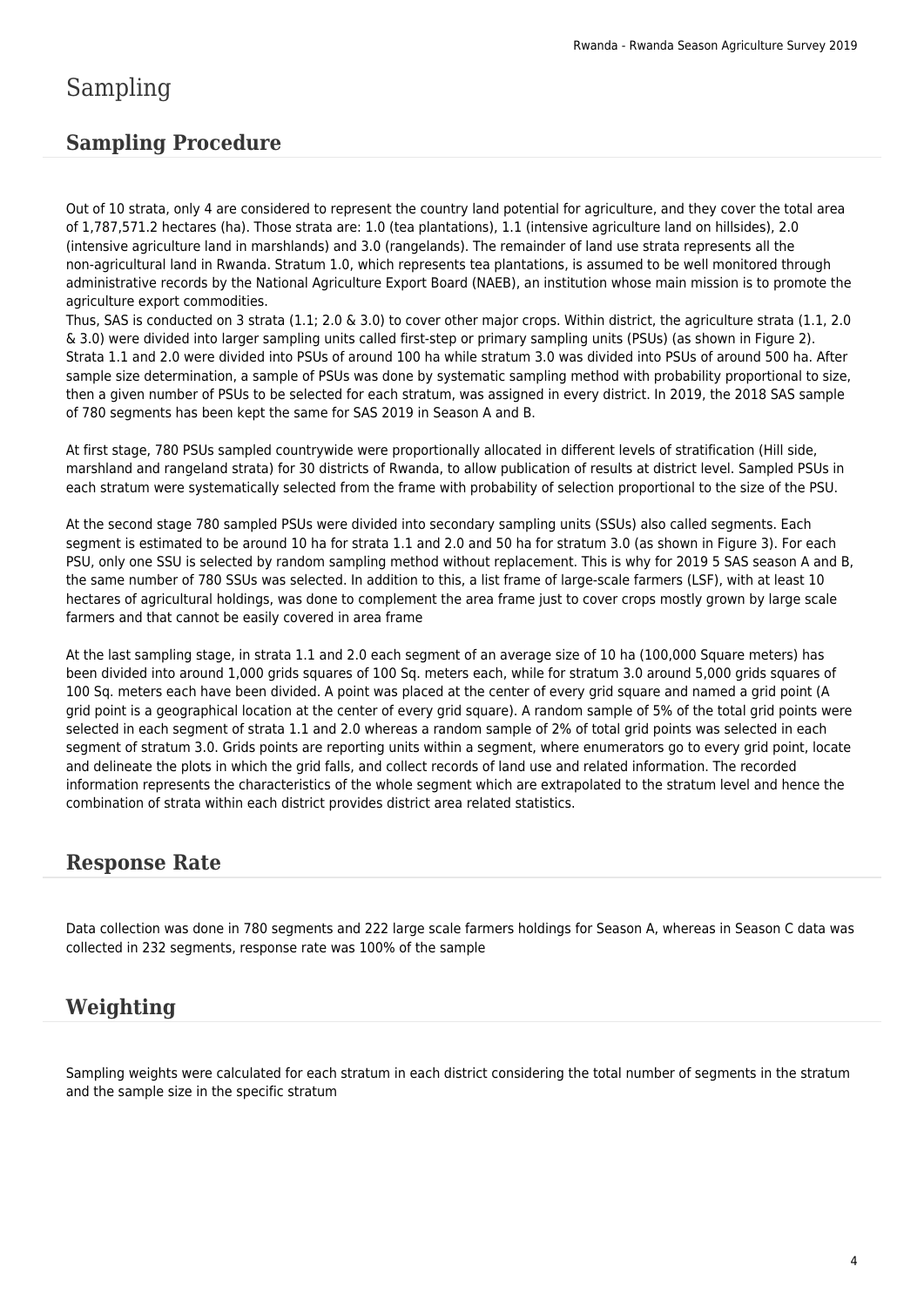## Questionnaires

### **Overview**

There were two types of questionnaires used for this survey namely screening questionnaire and plot questionnaire. A Screening questionnaire was used to collect information that enabled identification of a plot and its land use using the plot questionnaire. For point-sampling, the plot questionnaire is concerned with the collection of data on characteristics of crop identification, crop production and use of production, inputs (seeds, fertilizers and pesticides), agricultural practices and land tenure. All the surveys questionnaires used were published in English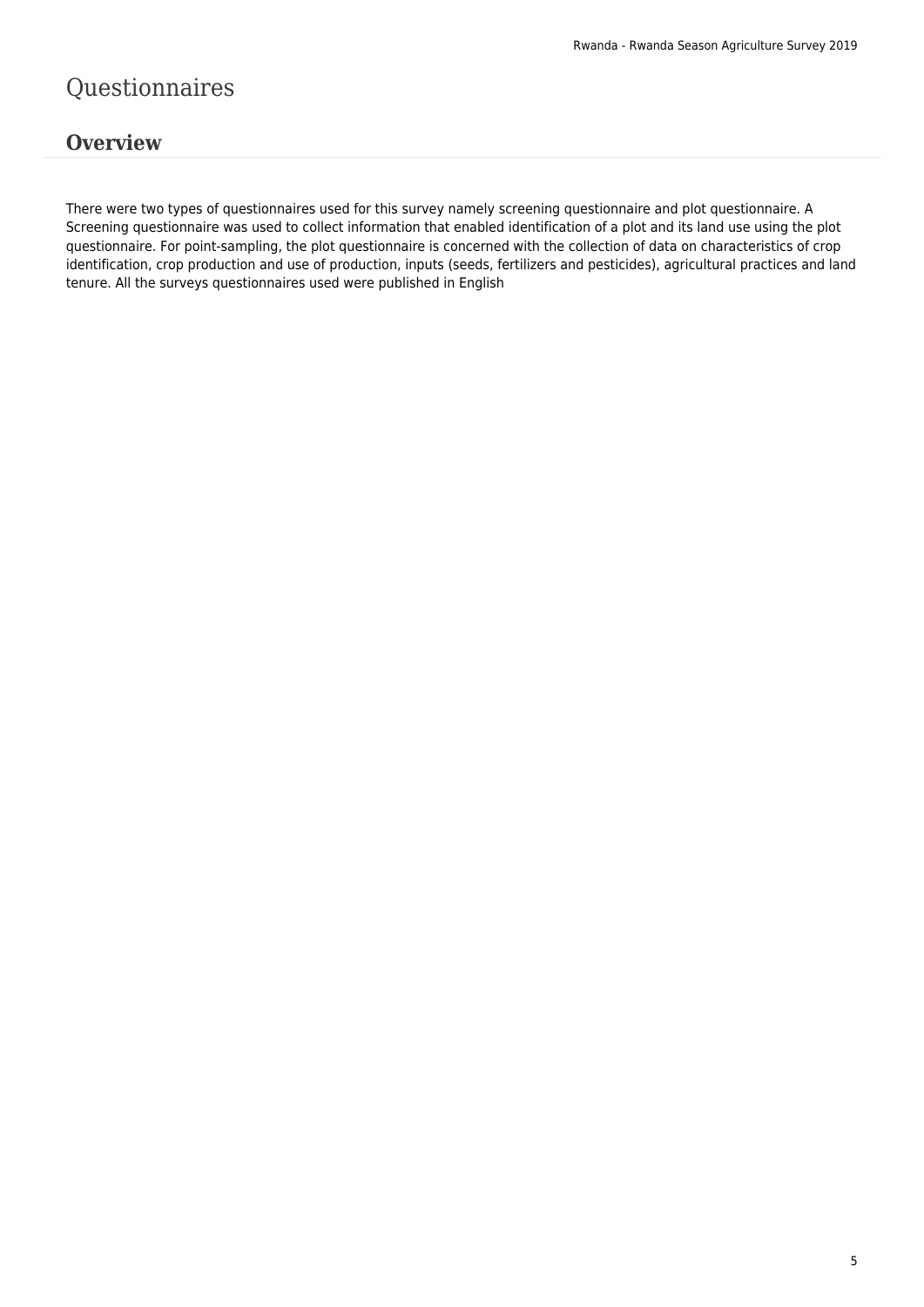# Data Collection

### **Data Collection Dates**

| <b>Start</b> | End        | Cycle    |
|--------------|------------|----------|
| 2018-12-02   | 2019-02-09 | Season A |
| 2019-05-05   | 2019-06-23 | Season B |
| 2019-09-08   | 2019-09-27 | Season C |

#### **Data Collection Mode**

Face-to-face [f2f]

### **Data Collection Notes**

Data collection is done in two distinct phases: The first Phase, known as screening activity, consists of visiting all sampled segments and delineating all plots in which the sampled grids points are fallen and thereafter recording the related information using screening questionnaire. The second phase consists of visiting the sub-sampled agricultural plots from screened plots in phase one as well as all Large- Scale Farmers having cultivated plots in the season the survey is being conducted. This phase is conducted in the period of harvesting where farmers are requested to provide information about sowing period and harvesting period, inputs used, agricultural practices done on the plots, the crop production and its use.

For SAS 2019 the NISR employed around 153 field workers and 22 team leaders. Training was provided to all fieldwork personnel on the data collection methodologies associated with the use of GPS for point-sampling and computer tablet questionnaires used for plot data collection and farmer interviews. The tablet computer assisted data collection and interview allowed for very fast and efficient uploading and transfer of the enumerated data from the field to NISR headquarters for processing. The tablet software instruments (electronic version of the paper questionnaires) allowed for instantaneous checking of the respondent data and automatically directed the enumerator questioning to reduce non-sampling errors within the data collection.

### **Questionnaires**

There were two types of questionnaires used for this survey namely screening questionnaire and plot questionnaire. A Screening questionnaire was used to collect information that enabled identification of a plot and its land use using the plot questionnaire. For point-sampling, the plot questionnaire is concerned with the collection of data on characteristics of crop identification, crop production and use of production, inputs (seeds, fertilizers and pesticides), agricultural practices and land tenure. All the surveys questionnaires used were published in English

### **Data Collectors**

| <b>Name</b>                                | <b>Abbreviation</b> | <b>Affiliation</b>                        |
|--------------------------------------------|---------------------|-------------------------------------------|
| National Institute of Statistics of Rwanda | <b>NISR</b>         | Ministry of Finance and Economic Planning |

### **Supervision**

The 2019 SAS used 153 fieldworkers and 22 team leaders. All fieldwork staff in 2019 held a degree in Agricultural Sciences and was trained by NISR headquarters staff before starting data collection. Higher level supervision of staff from NISR visited the field teams during each phase of data collection to ensure data quality control. At the bottom of the hierarchy, there are enumerators who would be assisted by a team leader also known as a controller. His/ her main function is to introduce the enumerators to the various key people from the sector to the villages leaders up to operators in the Secondary Sampling Unit (known as Segment), and assist enumerators during the whole course of the survey .

A higher level supervision staff from NISR visited the field teams during each phase of data collection to ensure quality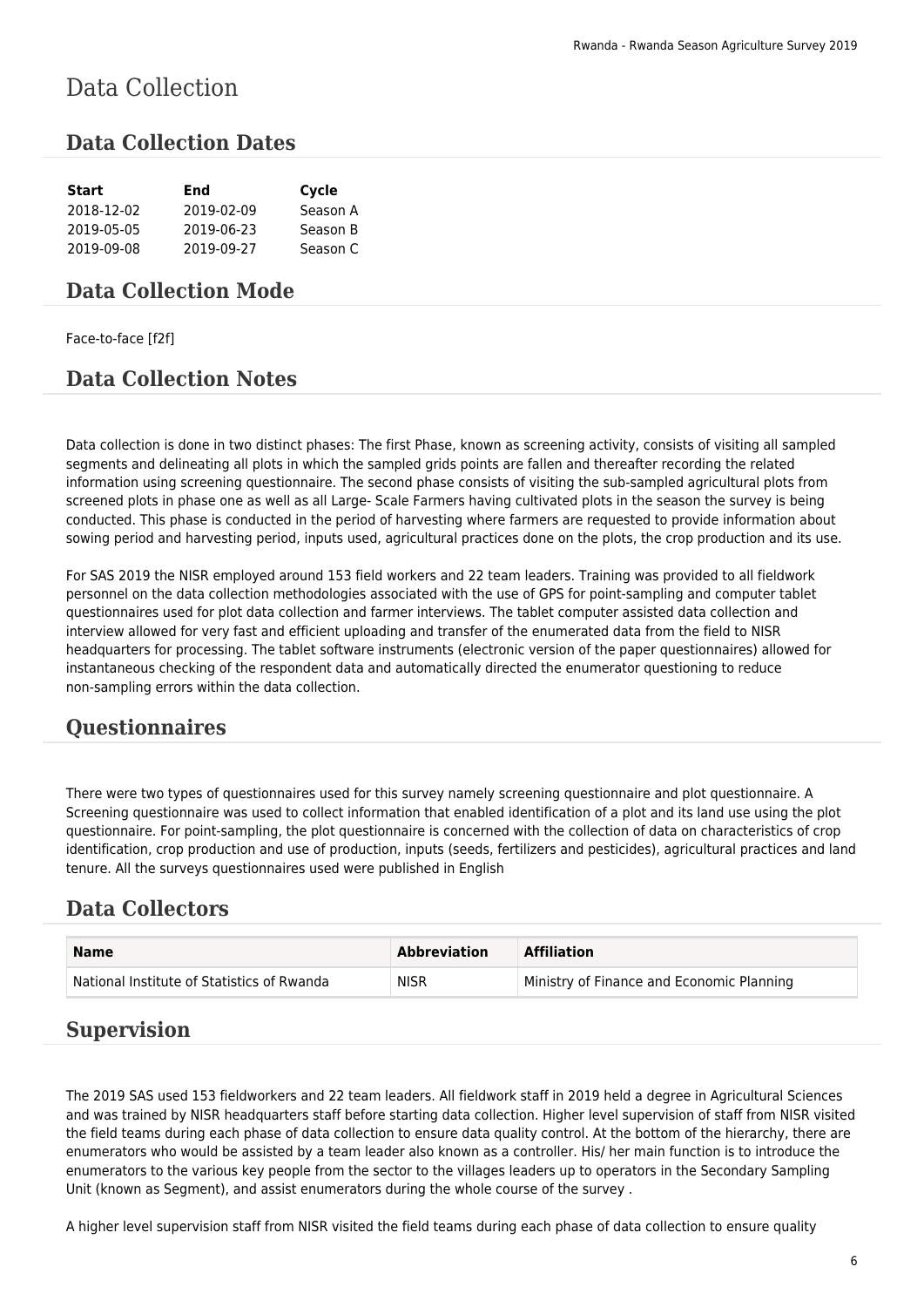control. Responsibilities of a Team Leader is to manage the interviewers to ensure successful completion and quality of data collected in a given time period for the fieldwork. He/she was expected to record information about the fieldwork, which tracks the status of completion of the work in the field, document problems in the field and solutions taken to resolve these problems. Specifically, his/her tasks included:

- 1. Introduce the survey and interviewers at local level where the survey is administered;
- 2. Monitor and attend some interviews and make comments on the worker's performance;
- 3. Meet frequently with each member of the group to discuss, improve and organize work;
- 4. Check the availability of all the necessary items before going on field;
- 5. Help workers to solve the problems they encounter;
- 6. Manage the team's work schedule;
- 7. Make sure all the big farmers are identified and surveyed;
- 8. Communicate with NISR, regarding field issues, as necessary.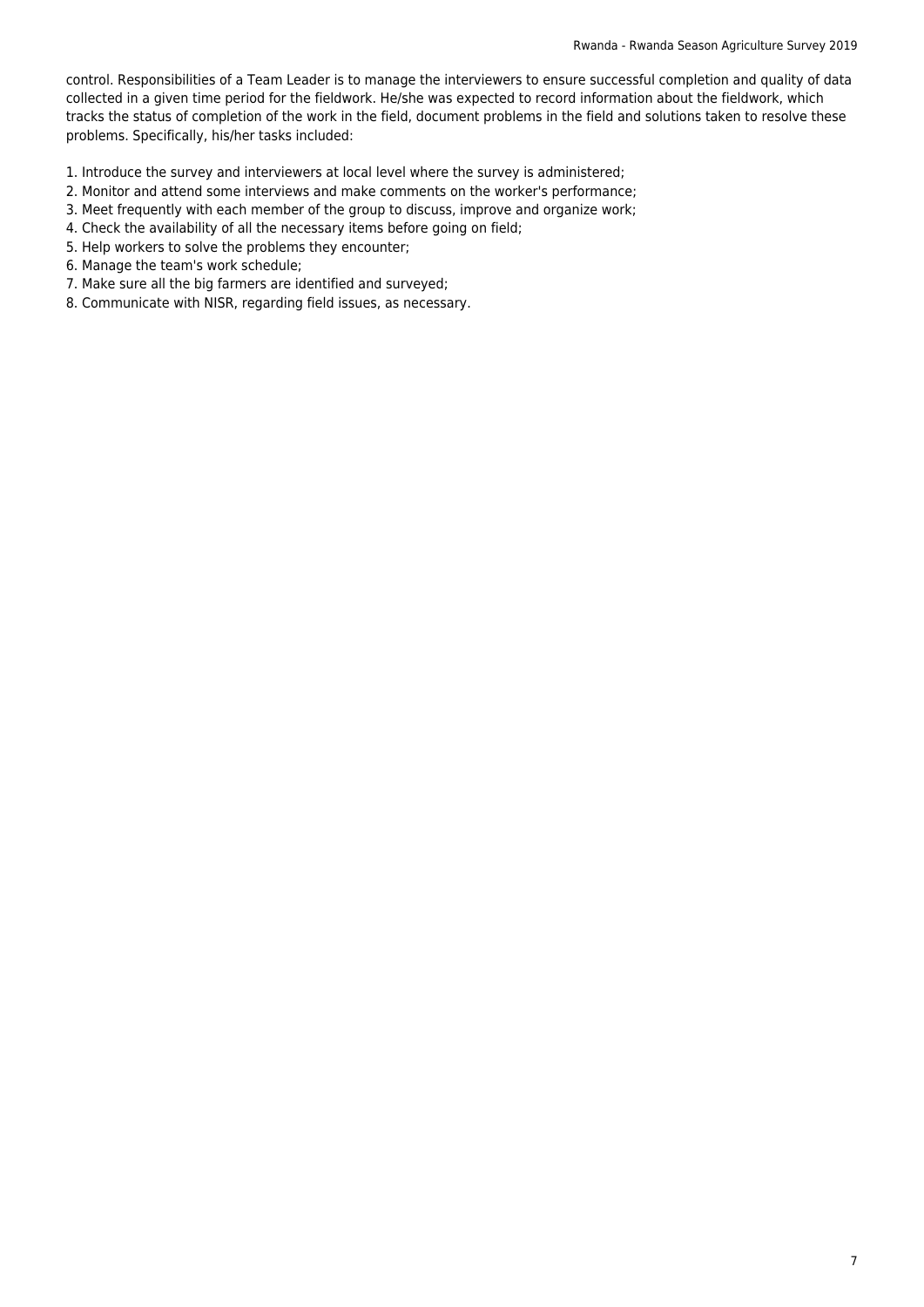# Data Processing

### **Data Editing**

The CAPI method of data collection allows the enumerators in the field to collect and enter data with their tablets and then synchronize to the server at headquarters where data are received by NISR staff, checked for consistency at NISR and thereafter transmitted to analysts for tabulation using STATA software, and reporting using office Excel and word as well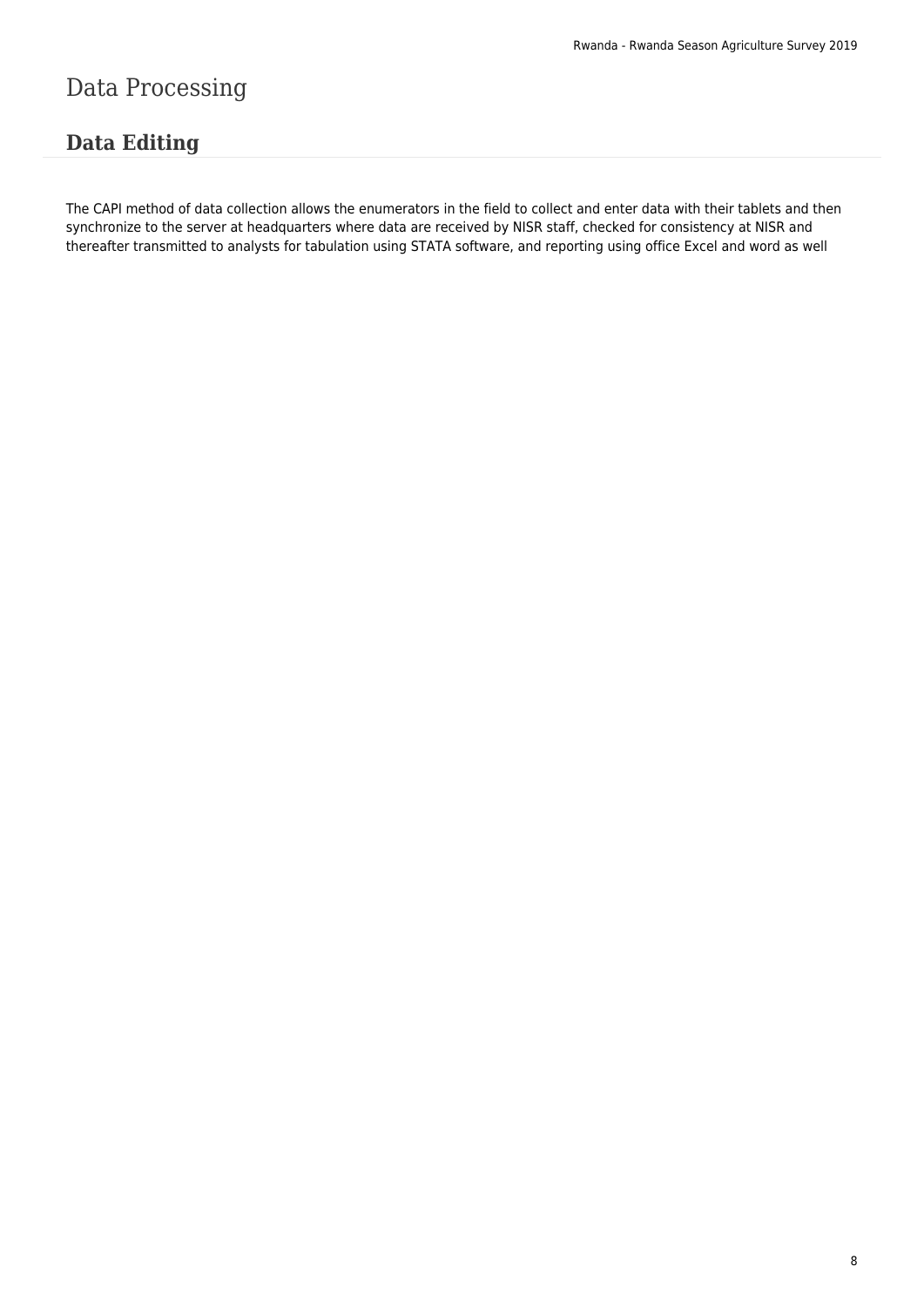# Data Appraisal

No content available